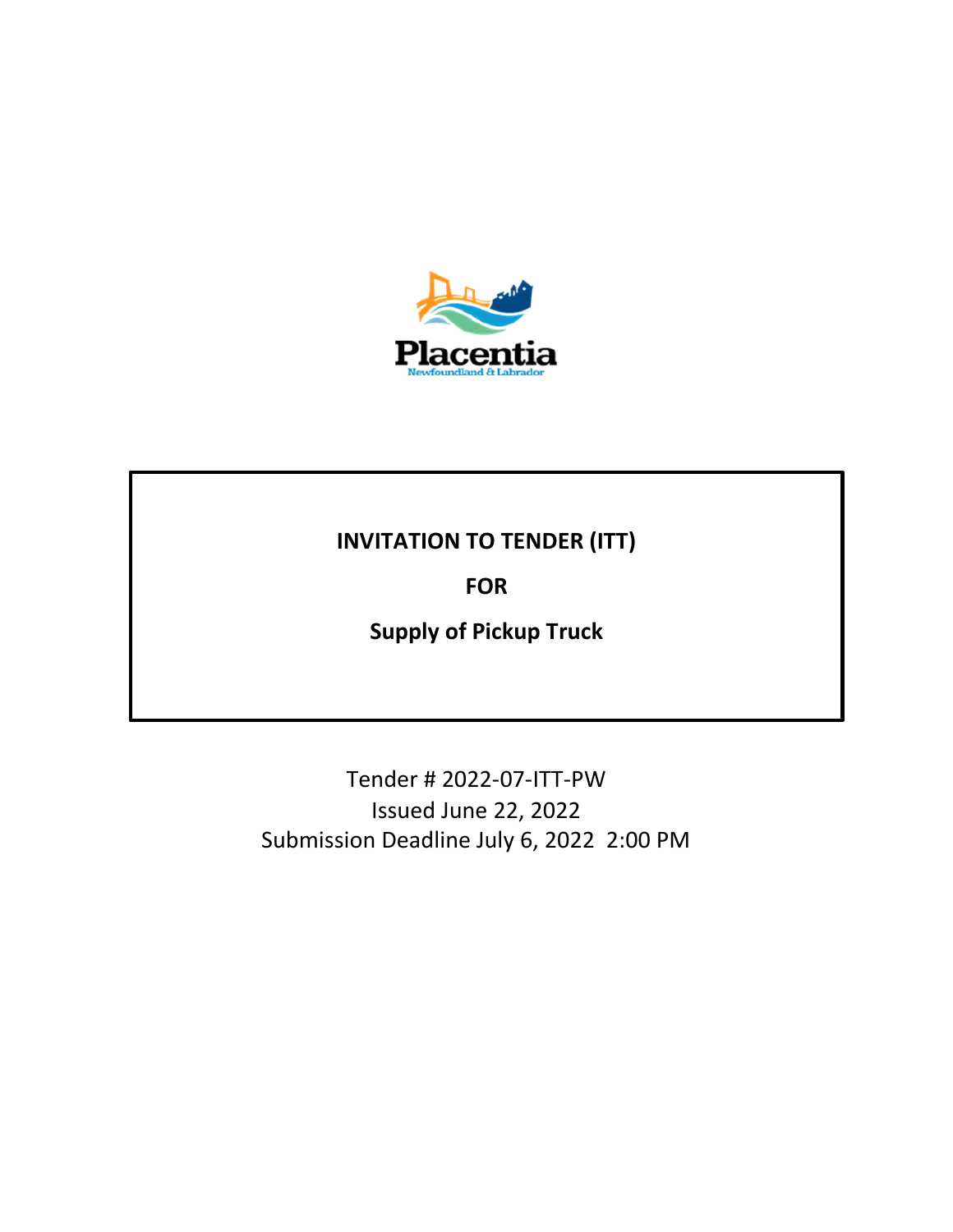## **BID FORM**

## **PUBLIC TENDER # 2022-07-ITT-PW**

The Town of Placentia is inviting tenders from qualified bidders to supply a new 2021 or 2022 - One (1) tonne pickup truck with the following specifications:

| Drivetrain:            | 4 wheel drive                     |
|------------------------|-----------------------------------|
| Engine:                | V8                                |
| Transmission:          | Automatic                         |
| Fuel Type:             | Gas                               |
| Cargo Box:             | $6'0 - 8'0$                       |
| Passenger:             | $2-6$ passenger capacity          |
| Backup Alarm:          | Supplied and Installed at no Cost |
| Tires:                 | 17" Studded Winter Tires Included |
| <b>Added Features:</b> | <b>Air Conditioning</b>           |
|                        | <b>Bluetooth</b>                  |
|                        | Dealer Supply Rubber Mats         |
|                        | Power Locks                       |
|                        | <b>Power Windows</b>              |
| Color:                 | Preferable Dark Blue or White     |
| <b>Delivery Date:</b>  | Earliest Possible Date            |

| <b>Vehicle Cost (in Canadian Funds)</b>                                              |              |  |
|--------------------------------------------------------------------------------------|--------------|--|
| Taxes                                                                                |              |  |
| <b>Total</b>                                                                         | $\mathsf{S}$ |  |
|                                                                                      |              |  |
| Attachments: Specifications ___________ Warranty Details ________                    |              |  |
| Note: All submitters must supply manufacturer's specifications and warranty details. |              |  |
|                                                                                      |              |  |